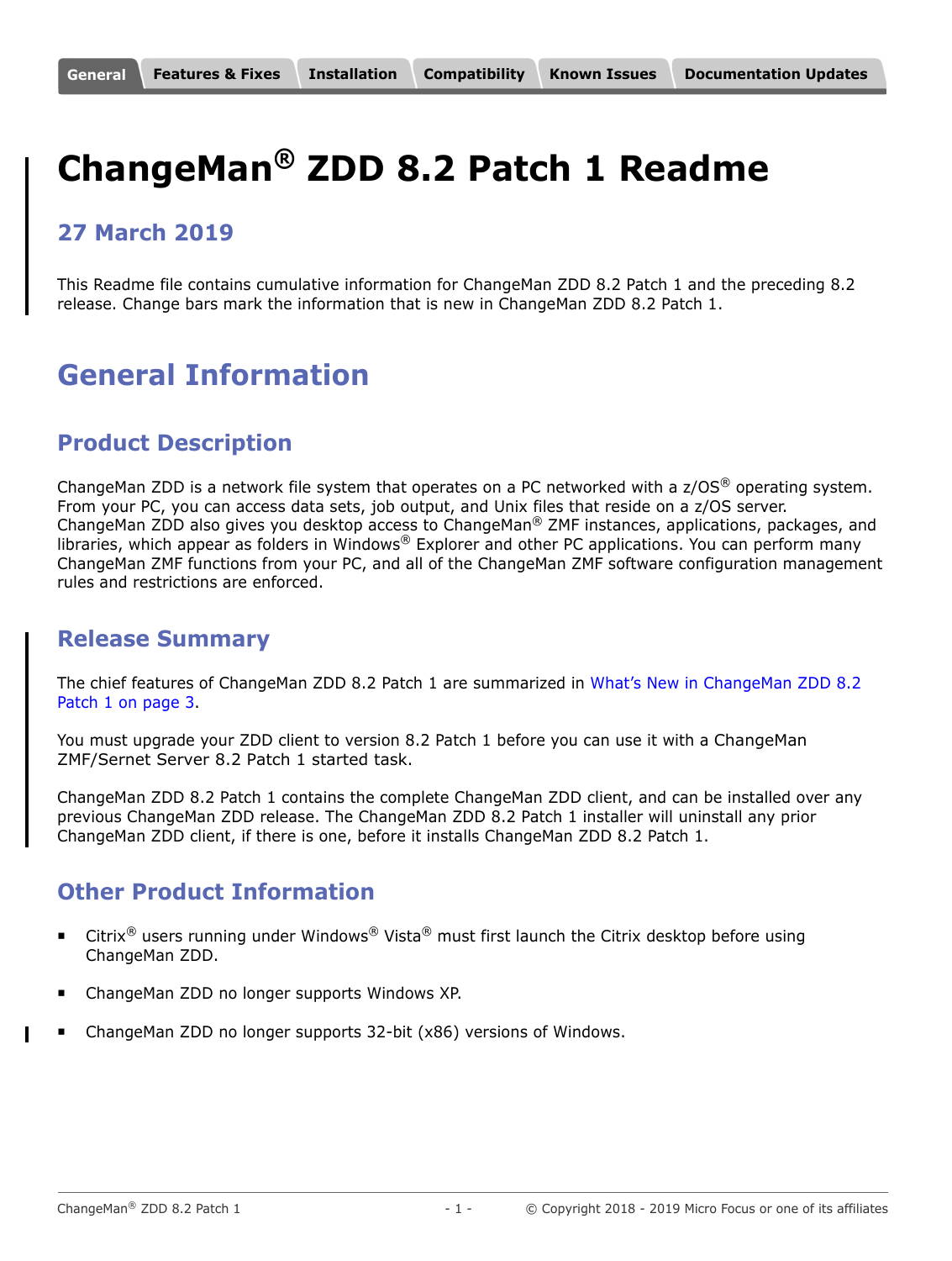# **Customer Support**

 **Online Support** — The Micro Focus SupportLine website at [http://supportline.microfocus.com](https://supportline.microfocus.com/) provides an easy way for customers to manage their support cases, download software patches, or search the Knowledgebase for the latest technical information about our products at any time.

A user ID and password are required to access the Micro Focus SupportLine website. To obtain a user ID and password, sign up online or contact Customer Care by email or telephone.



**NOTE** No password is needed to access product documentation from the Micro Focus SupportLine website.

**Telephone Support** — Telephone contact numbers for Customer Care are posted by region at the following URL:

#### <https://www.microfocus.com/serena/support/>

No password is needed to access Customer Care contact information.

- **Email Support** Customers can send support requests by email to [customercare@microfocus.com.](mailto:customercare@microfocus.com )
- **Authorized Support Representative** Some support contracts specify that support calls will be centrally managed within the customer organization. This practice enables related issues to be aggregated across multiple customer sites or functional groups, and it ensures accountability for the satisfactory resolution of open issues.

You should determine whether you have such a support contract before contacting Customer Care. If you do have such a contract, submit your support request to the designated support manager within your organization and arrange for that person to contact Customer Care.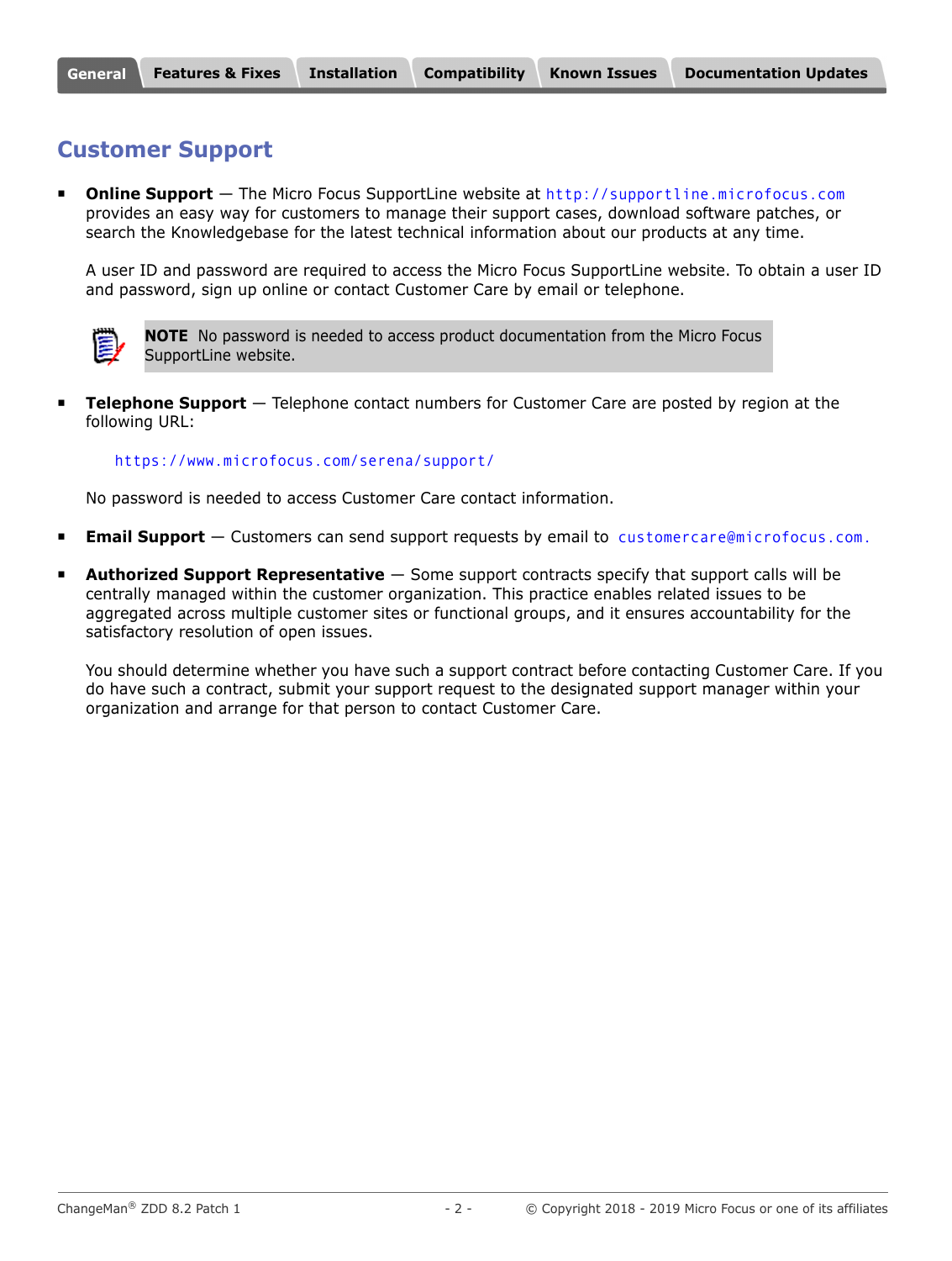# <span id="page-2-0"></span>**New Features and Fixes**

The topics in this section describe new features and fixes included in ChangeMan ZDD 8.2 Patch 1 and the preceding 8.2 release. Change bars mark the information that is new in ChangeMan ZDD 8.2 Patch 1.

### <span id="page-2-1"></span>**What's New in ChangeMan ZDD 8.2 Patch 1**

#### **Concurrent Components Page in Check Out Wizard**

The **Check Out** wizard has a new page to display a list of other packages containing the components to be checked out.

#### **New Release Area Component Locks Wizard**

ChangeMan ZDD has a new **Release Area Component Locks** wizard, which allows the user to query and delete area component locks.

#### **Enhanced LIBTYPE Member of ZDDOPTS**

The "**listing**" option now allows you to specify wild characters and to specify multiple listing library types. Example: listing="LS\* RPT"

#### **Enhanced CHECKOUT Member of ZDDOPTS**

You can now set limits on the number of components that can be checked out at one time. There is both a warning-only limit, and an absolute limit.

#### **New Install Directory**

The ChangeMan ZDD product is now installed in the following directory:

C:\Program Files\Micro Focus\ChangeMan ZDD

#### **New Windows Registry Keys**

ChangeMan ZDD settings are now stored under a new Windows registry key.

- Old key: HKEY\_LOCAL\_MACHINE\Software\Serena\Network
- New key: HKEY\_LOCAL\_MACHINE\Software\Micro Focus\ChangeMan ZDD

For backward compatibility, the old registry key, will be replaced by a symbolic link to the new key. In other words the old key is simply an alias for the new key. Do not delete the old key, since this would actually be deleting the new key.

#### **Installer Improvements**

The ChangeMan ZDD installer has a redesigned user interface to provide an improved user experience.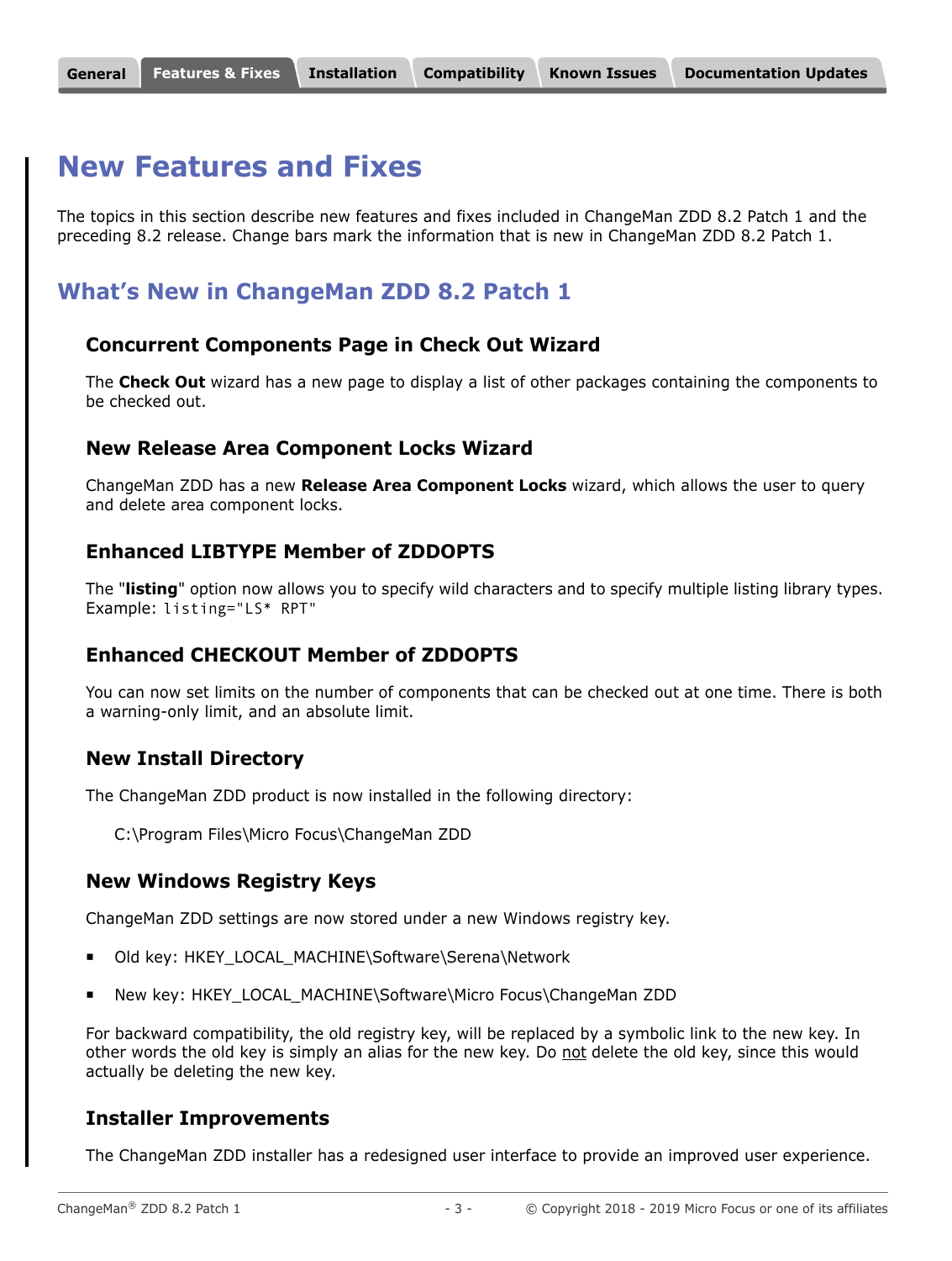#### **End of Support for 32-bit Windows (x86)**

ChangeMan ZDD is discontinuing support for 32-bit versions of Windows. You may continue to use ChangeMan ZDD with 32-bit applications. However, ChangeMan ZDD must be installed on a 64-bit Windows system.

#### **.NET Programming Interface Changes**

Changes to **ZosPackage** class:

- **CancelScratch** function to remove a component scratch request.
- **CancelRename** function to remove a component rename request

# **Fixes in ChangeMan ZDD 8.2 Patch 1**

You can obtain a list of defects that have been fixed in ChangeMan ZDD 8.2 Patch 1 at the following link:

[http://knowledgebase.serena.com/InfoCenter/index?page=content&cat=CMZDD\\_8.2\\_Patch\\_1\\_RESO](http://knowledgebase.serena.com/InfoCenter/index?page=content&cat=CMZDD_8.2_Patch_1_RESOLVED&channel=DEFECTS) LVED&channel=DEFECTS

# **What's New in ChangeMan ZDD 8.2**

#### **Network Renamed to "ZDD Network"**

The network name has been changed from "Serena Network" to "ZDD Network". This network name is the name that appears on the ChangeMan ZDD's network icon in the File Explorer.

#### **Support for Multi-factor Authentication**

ChangeMan ZDD now supports Multi-factor Authentication (MFA) when connected to a SerNet 8.2+ server. All ChangeMan instances under that server must also be version 8.2 or higher.

#### **ChangeMan Global Notification Messages**

When a user first connects to a ChangeMan instance, if the ChangeMan global notification messages have changed since the user last viewed them, a dialog box pops up to display the updated messages.

The user can also view the global notifications using the "Global notifications" menu command or via the ChangeMan instance properties.

#### **Participating Packages as Subfolders of Parent Super/Complex Package**

Participating packages are now displayed as subfolders of the parent super/complex package. You can also still access participating packages as direct children of the "Packages" folder.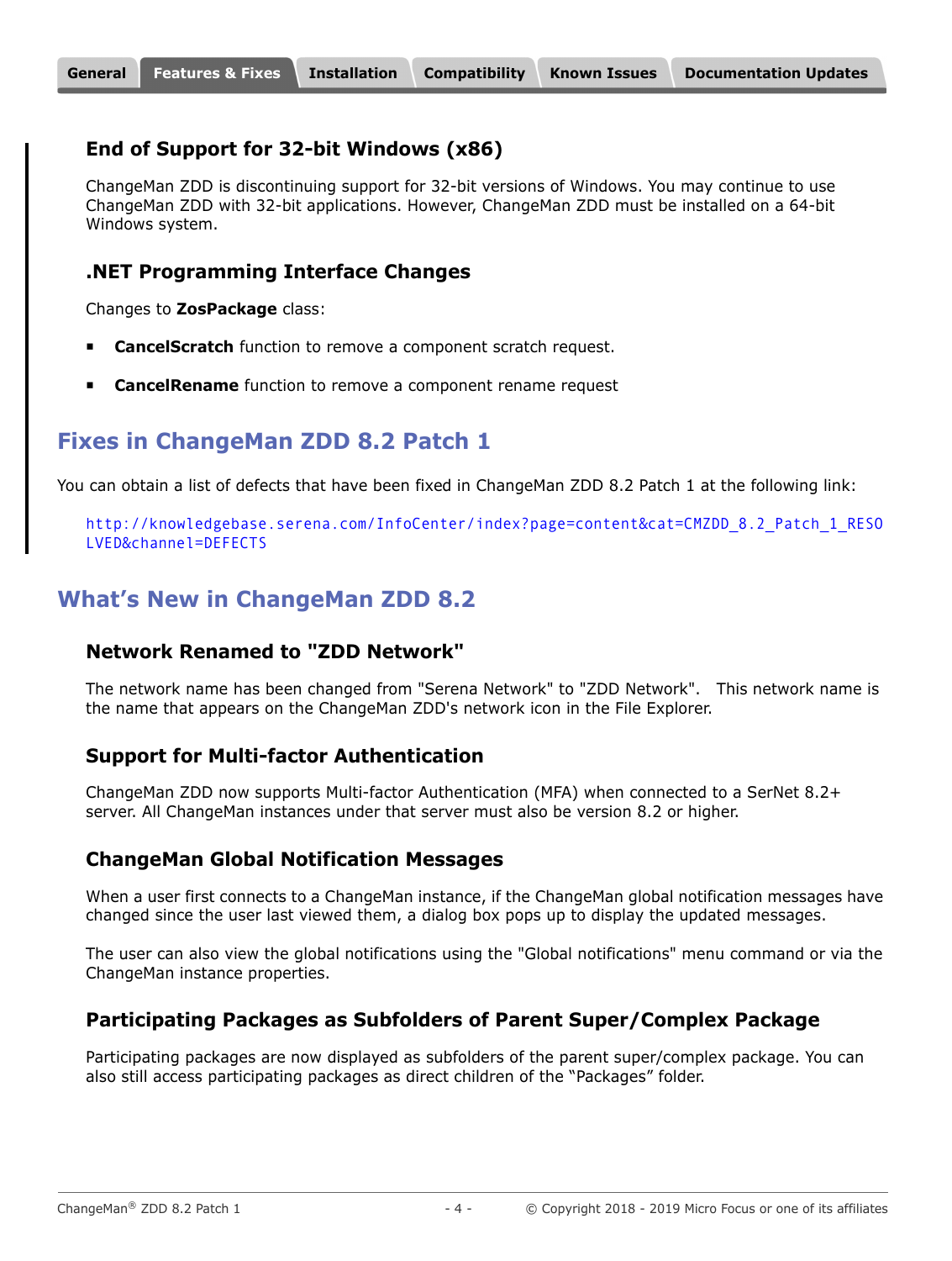#### **New Test Package Integrity Wizard**

New Test Package Integrity wizard tests a package for component integrity errors. The wizard compares change package component meta-data and the physical contents of the staging libraries. This will detect out of sync meta-data with members.

#### **New Freeze Package Wizard with Batch Mode**

ChangeMan ZDD has a new Freeze Package wizard, which allows you to perform the Freeze operation in either the foreground or in batch mode. Previously, Freeze was implemented as a simple dialog box with no support for batch operations.

ChangeMan ZMF 8.2+ is required for batch mode operations.

The new Freeze Package wizard includes an Other Options page. The Other Options page requires a new FREEZE member of ZDDOPTS.

#### **Batch Check Out**

This Check Out wizard now has a "Batch mode" check box to perform a check out operation via a batch job. Previously, the "Job card" text box was disabled, and would only be enabled in situations where batch processing is absolutely required (like type other, or previous baseline version).

#### **Check In with Rename**

A "New name" field has been added to the Components page of the Check In wizard. Like ISPF, you can only specify a new name when checking in a single component. The "New name" field is disabled (grayed out) when multiple components are selected.

#### **Check In From Remote DB2**

The "Check in from DB2" command can now check in DB2 native SQL stored procedures from a DB2 subsystem running on a different LPAR. This is achieved by means of a new "DB2 location" identifier.

#### **New Query Component Wizard**

ChangeMan ZDD has a new Query Component wizard, which displays component history for components given search arguments provided by the user. This is very similar to the Query Component function in the ZMF ISPF client (option Q.C).

The Query Component wizard is only available with ChangeMan ZMF 8.2 or higher.

#### **Improved Component History**

The Component History dialog box has added several new columns in the list display to provide more useful details about the component.

#### **New Attach/Detach Wizard**

The new Attach/Detach wizard will attach and/or detach packages to/from a release. You can detach a package from one release and attach it to a different release in one step.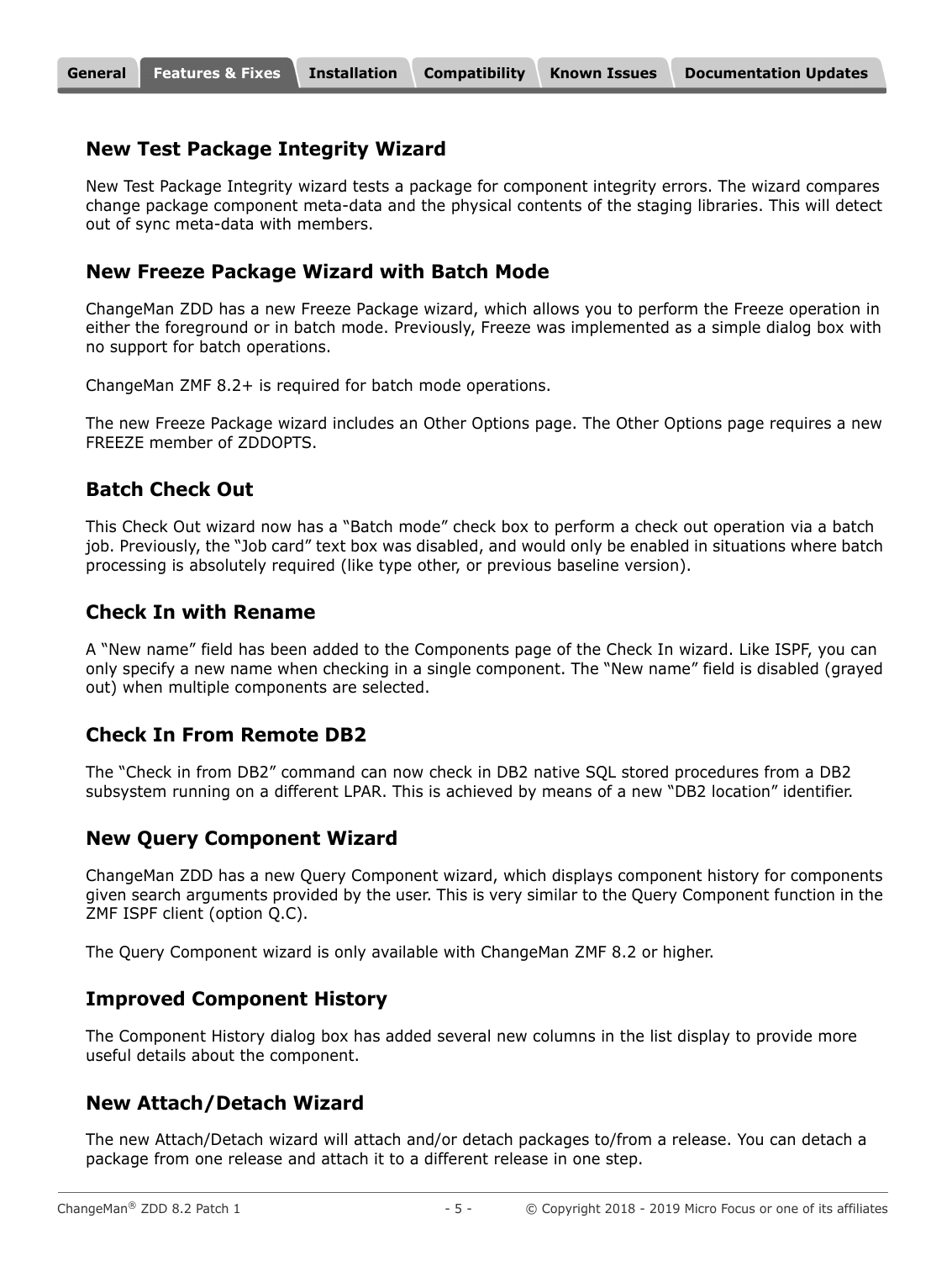For detach operations, there is an option which allows you to automatically demote or retrieve any components for that package. ZMF will submit a batch job to perform the demote/retrieve operation asynchronously.

For attach operations, you can automatically adjust the package install dates so that it falls within the valid range of install dates for the release.

The wizard has a "Verify operation only" option, which verifies that operation can be performed, but does not actually perform the operation.

#### **XmlServ Tool Displays Copybook Suffix**

The XML Services Tool now displays the copybook suffix associated with each service in the XML service selection list. The suffix column is filled in for SerNet/ChangeMan 8.2+ servers only.

#### **New FREEZE Member of ZDDOPTS**

There is a new FREEZE member in the ZDDOPTS library. This member is used to define the Other Options page for the new Freeze Package wizard. If there is no CHECKIN member in ZDDOPTS, the Other Options page will not be displayed in the Freeze Package wizard.

#### **.NET Programming Interface Changes**

Changes to ZosApplication class:

GetComponentHistory function has new arguments to filter results.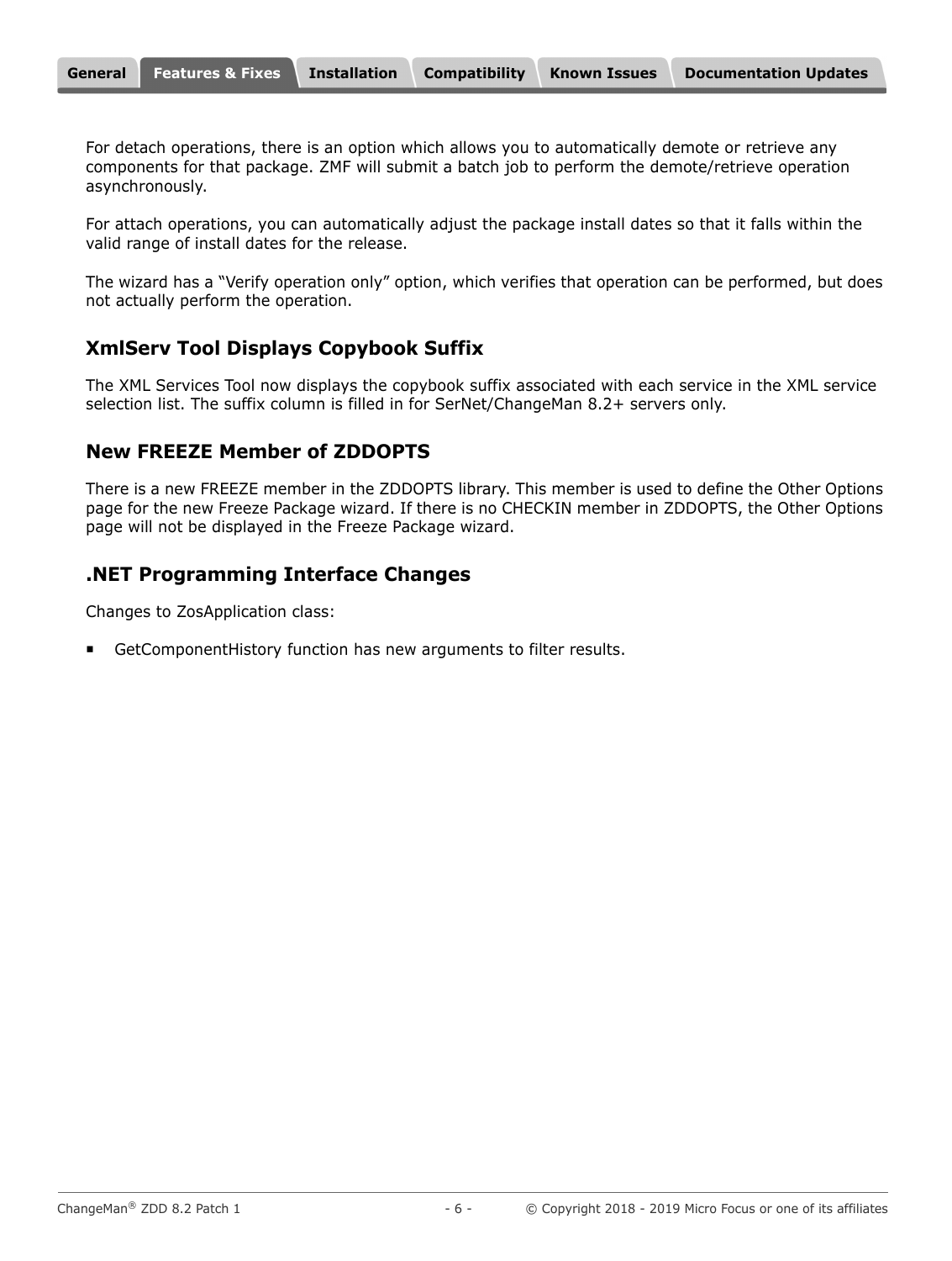### **Fixes in ChangeMan ZDD 8.2**

You can obtain a list of defects that have been fixed in ChangeMan ZDD 8.2 at the following link:

[http://knowledgebase.serena.com/InfoCenter/index?page=content&cat=CMZDD\\_8.2\\_RESOLVED&cha](http://knowledgebase.serena.com/InfoCenter/index?page=content&cat=CMZDD_8.2_RESOLVED&channel=DEFECTS) nnel=DEFECTS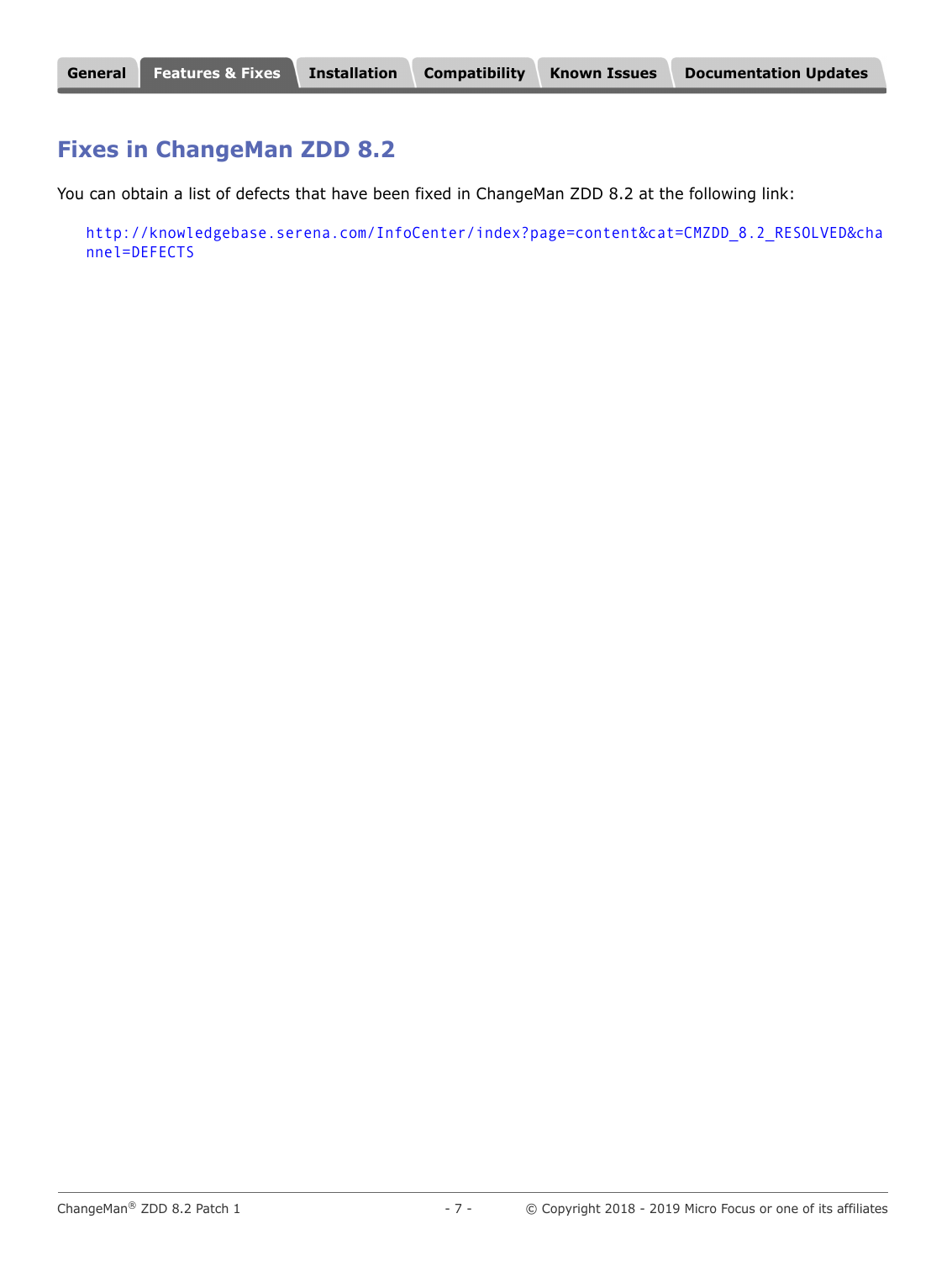# <span id="page-7-0"></span>**Installation**

You must install the products that you have licensed in the following order, as appropriate:

- ZMF Web Services.
- ZDD and/or ZMF for Eclipse clients.
- **EXALGE P** sites.
- ZMF ALL, D, and DP sites.

# **Installing ChangeMan ZDD 8.2 Patch 1 Client**

The ChangeMan ZDD installer is packaged as a single executable file. The installer will install any needed Microsoft prerequisites.

The installer displays a single dialog box for installing the entire chain of products, rather than separate install wizards, one for each product in the bundle. The installer also suppresses intermediate reboots, so that only one reboot is required at the end.

The following Microsoft prerequisite products are required, and will be installed automatically by the installer, if they are missing:

- Microsoft .NET Framework 4.6.2
- Microsoft Visual C++ 2017 Redistributable (x86)
- Microsoft Visual C++ 2017 Redistributable (x64)
- The .NET Framework will be downloaded from the internet, if needed. All other prerequisites are fully embedded in the installer bundle.

The ChangeMan ZDD 8.2 Patch 1 client is a complete replacement for all previous ChangeMan ZDD clients.

- Windows administrative privileges are required for installing the ChangeMan ZDD client, but they are not required for using the ZDD client.
- During the client installation, ChangeMan ZDD drivers are installed in the Windows System directory (not in the application directory that you specify). This System directory is typically named:

%SystemRoot%\System32\Drivers

where %SystemRoot% is the name of the system root directory. For example:

C:\Windows\System32\Drivers

The drivers are automatically installed to the correct directory; you do not have to specify this directory.

 After you install the new version of ChangeMan ZDD, you must restart your computer for the installation to take effect. A reboot is required because ChangeMan ZDD installs a file system driver and registers the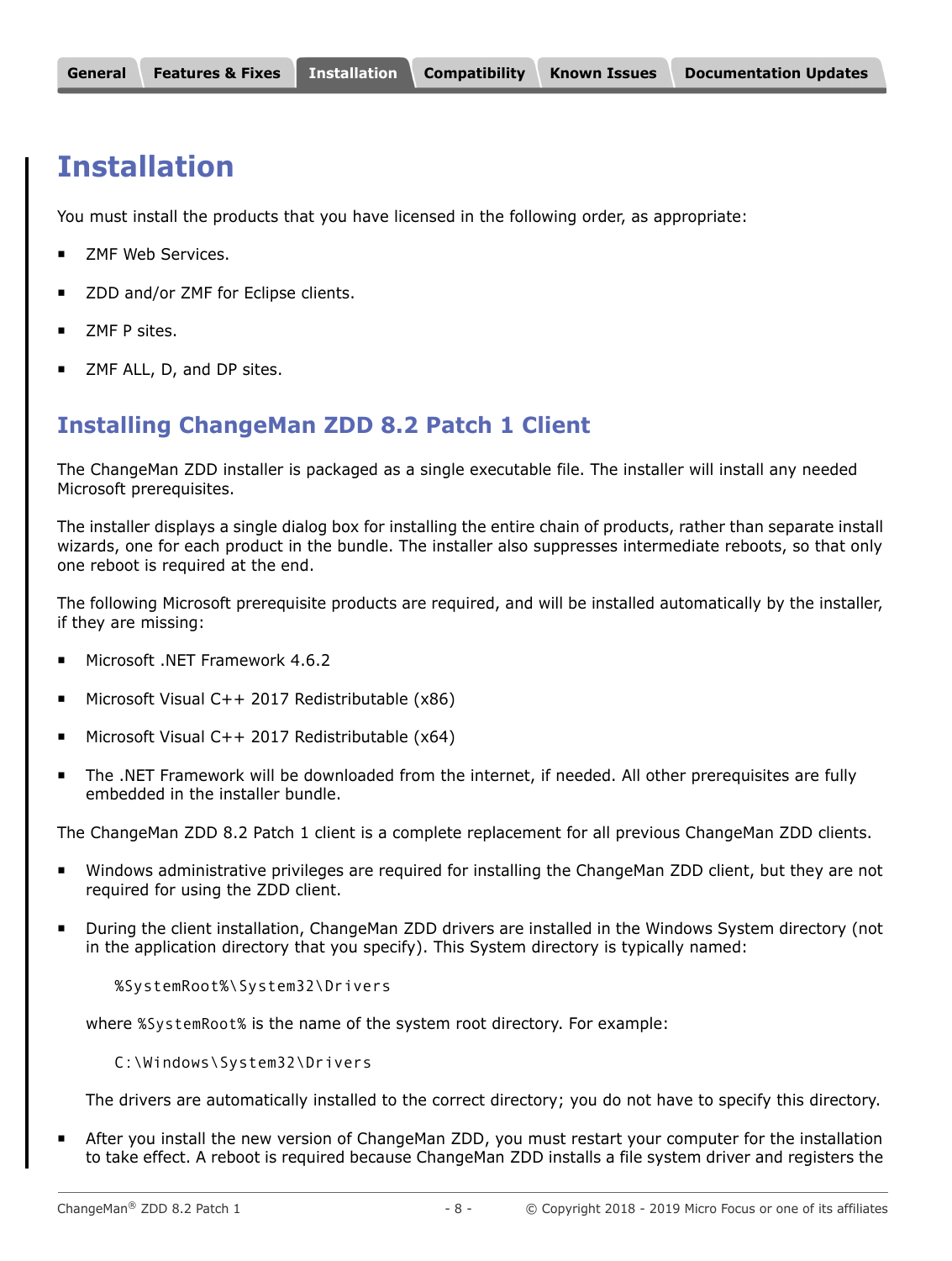product as a network provider. This requires updating registry keys that are read by the operating system at boot-time only.

- In the Windows Explorer, the default is not to show all folders. If you do not see the ZDD Network icon after ChangeMan ZDD is installed, you may change this setting in either of the following ways:
	- Right click in the open space in the left pane of Windows Explorer and select **Show all Folders**.
	- From the **Organize** menu, choose **Folder & Search Options** and select **Show all Folders**.
- The command-line syntax has changed for installing ChangeMan ZDD from a script or using a silent install. See topic "Silent Installation" in Chapter 2 of the *ChangeMan ZDD User's Guide* (version 8.1 and later).
- **EXTED 20 THS 20 THS 20 THS 20 THS 20 THS 20 THS 20 THS 20 THS 20 THS 20 THS 20 THS 20 THS 20 THS 20 THS 20 THS 20 THS 20 THS 20 THS 20 THS 20 THS 20 THS 20 THS 20 THS 20 THS 20 THS 20 THS 20 THS 20 THS 20 THS 20 THS 20 TH** appearance of some ChangeMan ZMF functions in the ZDD client. Instructions for installing and using ZDDOPTS files are in Chapter 8 "ZDDOPTS: ChangeMan ZDD XML Options" in the *ChangeMan ZDD Server Installation Guide* (versions 7.1.1 and later).

# **Installing the ChangeMan ZDD Server**

Instructions for building a dedicated ChangeMan ZDD server and for adding ZDD to an existing instance of ChangeMan ZMF are contained in the *ChangeMan ZDD Server Installation Guide.*



**CAUTION!** Never apply mainframe server load modules delivered with a ChangeMan ZDD release to an existing ChangeMan ZMF instance.

The ChangeMan ZDD 8.2 Patch 1 client can be used with all currently supported versions of the ChangeMan ZDD server.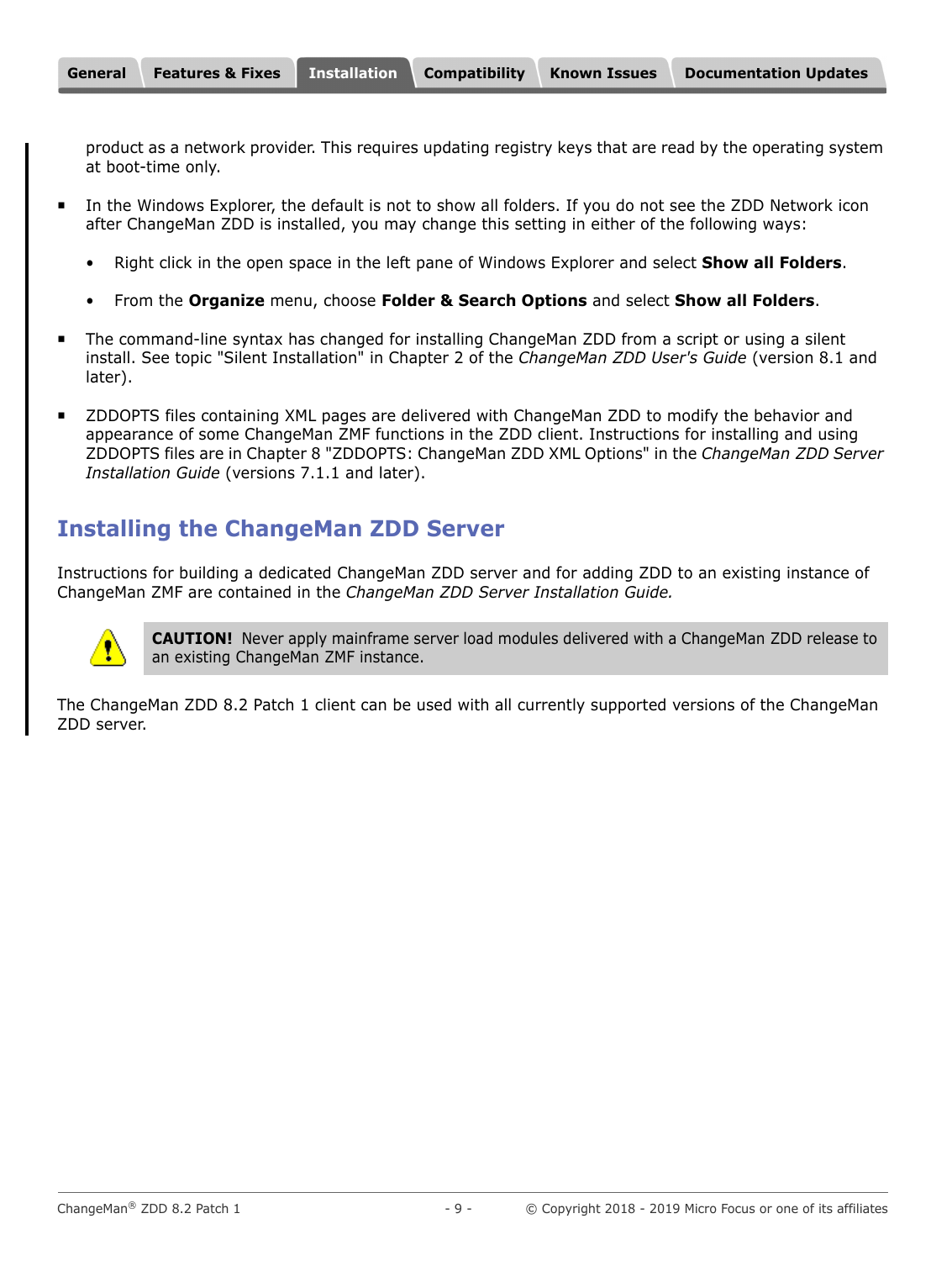# <span id="page-9-0"></span>**Software Compatibility**

 The Micro Focus SupportLine website shows ChangeMan ZMF Client Pack 8.2 Patch 1 compatibility with and support of operating systems/subsystems, third party software, and other products. For a complete list of software requirements and product compatibility, refer to the Supported Platform List for ChangeMan ZMF Client Pack 8.2 Patch 1 at the following location on the Micro Focus SupportLine website:

<https://supportline.microfocus.com/websync/productupdatessearch.aspx>

 We recommend that you use a separate started task for your ChangeMan ZDD server. A separate ZDD server can use the latest release of Sernet for direct access to mainframe files and JES output regardless of the level of Sernet that is running a ZMF instance that is also accessed through ZDD. See "ChangeMan ZDD Server Design" in the Introduction chapter of the *ChangeMan ZDD Server Installation Guide* (versions 7.1 and later).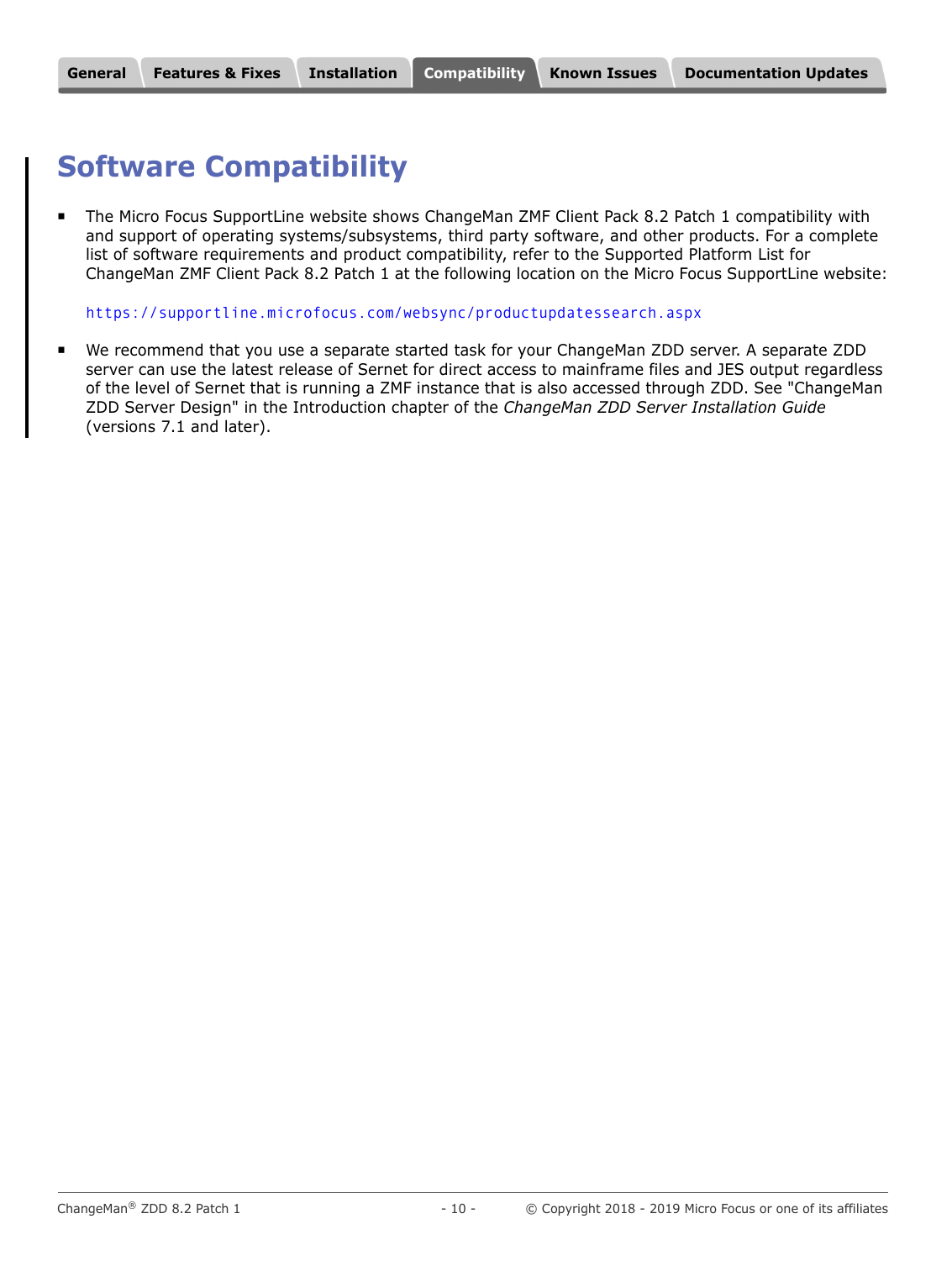# <span id="page-10-0"></span>**Known Issues**

There are no known issues at this time.